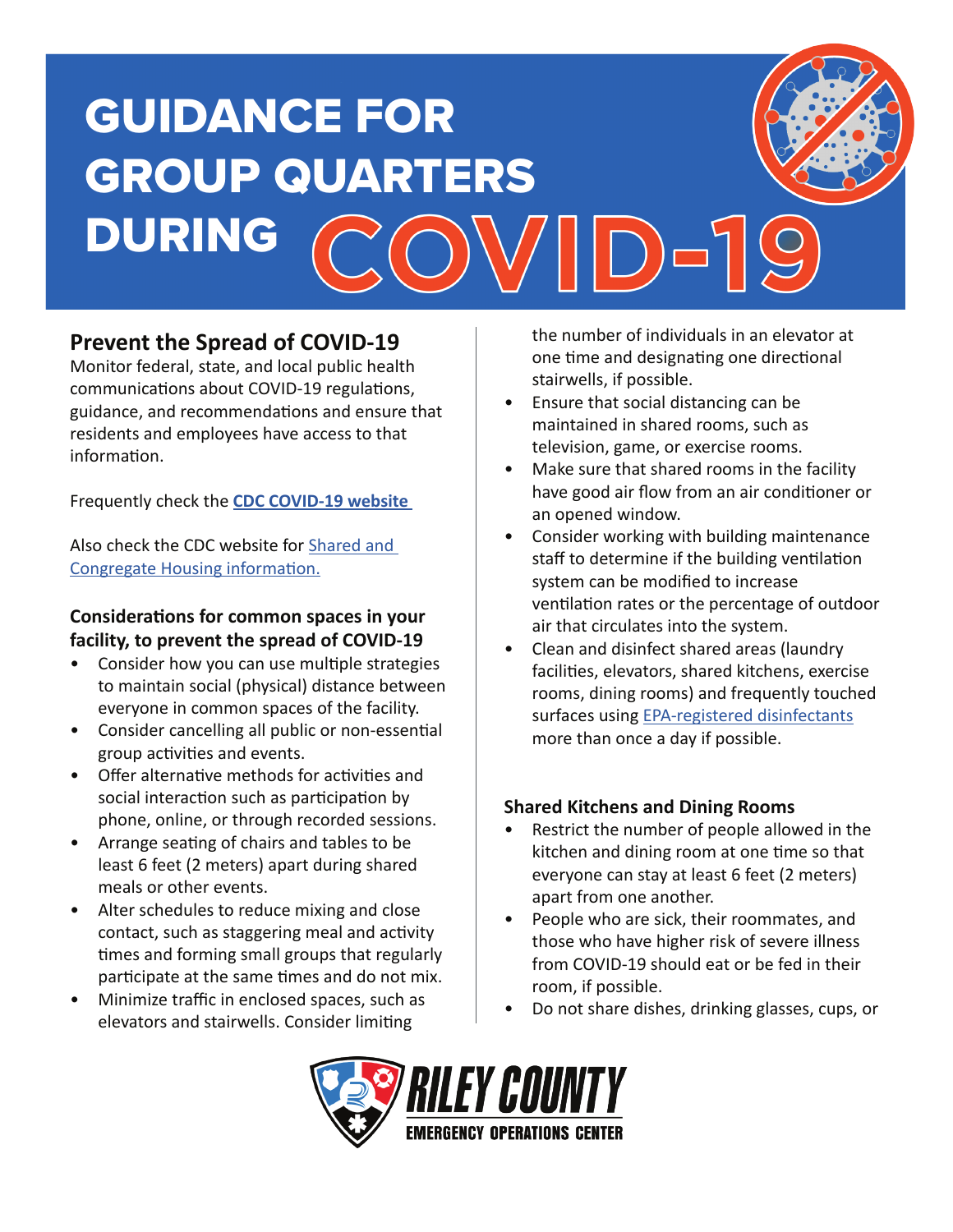eating utensils. Non-disposable food service items used should be handled with gloves and washed with dish soap and hot water or in a dishwasher. Wash hands after handling used food service items.

• Use gloves when removing garbage bags and handling and disposing of trash. Wash hands

### **Laundry Rooms**

- Maintain access and adequate supplies to laundry facilities to help prevent spread of COVID-19.
- Restrict the number of people allowed in laundry rooms at one time to ensure everyone can stay at least 6 feet (2 meters) apart.
- Provide disposable gloves, soap for washing hands, and household cleaners and EPAregistered disinfectantsexternal icon for residents and staff to clean and disinfect buttons, knobs, and handles of laundry machines, laundry baskets, and shared laundry items.
- Post guidelines for doing laundry such as washing instructions and handling of dirty laundry.

#### **Recreational areas such as activity rooms and exercise rooms**

- Consider closing activity rooms or restricting the number of people allowed in at one time to ensure everyone can stay at least 6 feet (2 meters) apart.
- Consider closing exercise rooms.
- Activities and sports (e.g., ping pong, basketball, chess) that require close contact are not recommended.

#### **Pools and Hot Tubs**

- Consider closing pools and hot tubs or limiting access to pools for essential activities only, such as water therapy.
- While proper operation, maintenance, and disinfection (with chlorine or bromine) should kill COVID-19 in pools and hot tubs, they may

become crowded and could easily exceed recommended guidance for gatherings. It can also be challenging to keep surfaces clean and disinfected.

• Considerations for shared spaces (maintaining physical distance and cleaning and disinfecting surfaces) should be addressed for the pool and hot tub area and in locker rooms if they remain open.

#### **Shared Bathrooms**

- Shared bathrooms should be cleaned regularly using EPA-registered disinfectantsexternal icon, at least twice per day (e.g., in the morning and evening or after times of heavy use).
- Make sure bathrooms are continuously stocked with soap and paper towels or automated hand dryers. Hand sanitizer could also be made available.
- Make sure trash cans are emptied regularly.
- Provide information on how to wash hands properly. Hang signspdf icon in bathrooms.
- Residents should be instructed that sinks could be an infection source and should avoid placing toothbrushes directly on counter surfaces. Totes could also be used for personal items to limit their contact with other surfaces in the bathroom.

## **If a resident in your facility has COVID-19 (suspected or confirmed):**

- Have the resident seek advice by telephone from a healthcare provider to determine whether medical evaluation is needed.
- Residents are not required to notify administrators if they think they may or have a confirmed case of COVID-19. If you do receive information that someone in your facility has COVID-19, you should work with the local health departmentexternal icon to notify anyone in the building who may have been exposed (had close contact with the sick person) while maintaining the confidentiality of the sick person as required by the Americans with Disabilities Act (ADA) and, if